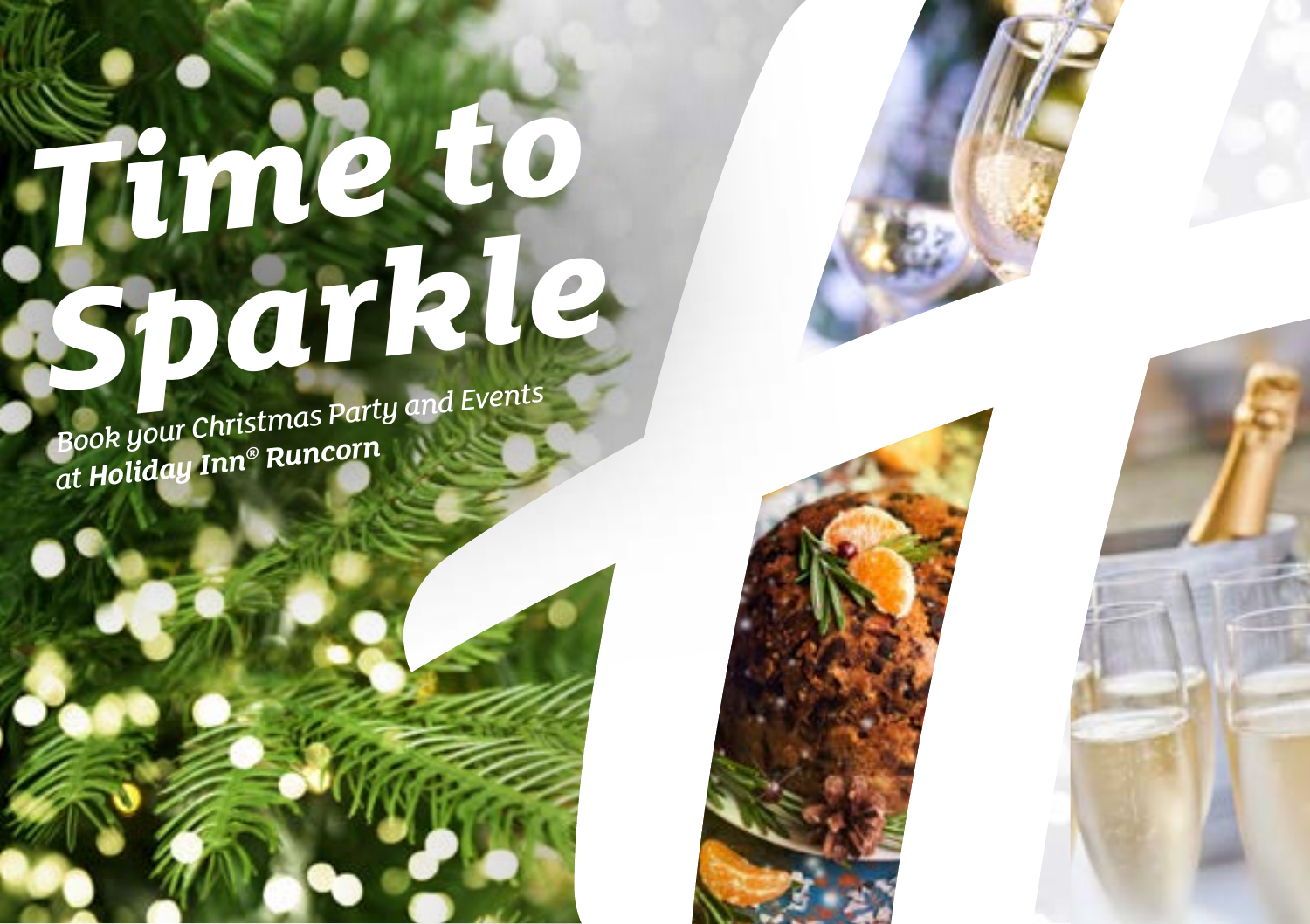Why not join us at the **Holiday Inn Runcorn** to celebrate Christmas 2022 in style?

Whether you're looking to organise a spectacular Christmas party for colleagues, a festive night out for friends or a celebratory feast with loved ones, we've got the perfect package for you.

# *Celebrate with us*



2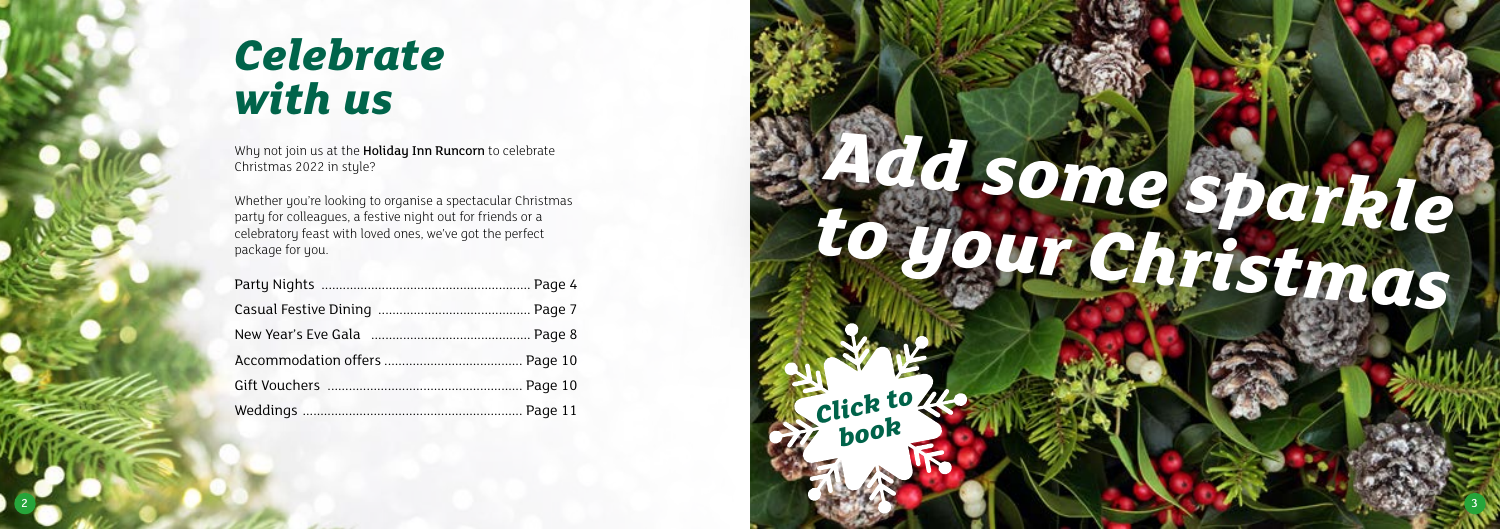## *All Inclusive Party Night*

Our all-inclusive party nights include everything you need for the perfect festive night out! Enjoy a three-course meal, disco and drinks throughout the evening. The bar will offer you plenty of choice from house wine, house spirits & mixers, draught lager/beer, selected alcopops and soft drinks all included in the price. The all-inclusive bar is available from 8pm - 12am

> **Fridays: 25th November, 2nd, 9th & 16th December** Saturdays: 3<sup>rd</sup> & 10<sup>th</sup> December

#### **£49.95 per adult**

**Saturday 21st January**

# *[Party Nights](https://runcorn.hichristmas.co.uk)*

Our festive party nights will be held in the Cheshire Suite which can accommodate up to 350 people. All-Inclusive parties start at 7.30pm, dinner served at 8.00pm, last orders at mid-night and carriages at 12.30am.



**£54.95 per adult**

## *Meet, Stay and Party*

Work, rest and play! Join us throughout November, December or January with your colleagues for a full-day meeting, your choice of celebration in the evening, overnight accommodation and breakfast the following day. Plan your end-of-year meeting today! Please enquire for availability and pricing.

# *Private Parties*

From intimate family gatherings to large corporate parties, we have functions rooms available to hire based on your requirements. Please contact us so we can help you plan your perfect celebration. Minimum numbers apply. Prices available upon request. Pre-booking only and subject to availability. Dates sell fast so enquire today!

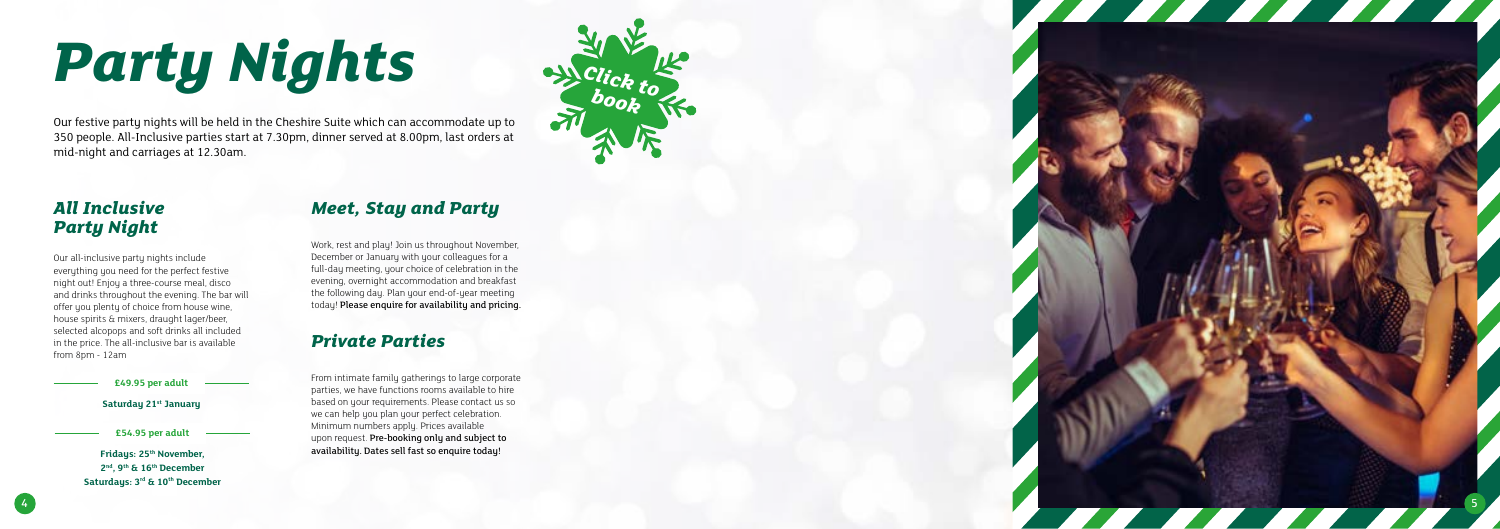# *[Casual Festive](https://runcorn.hichristmas.co.uk) Dining*

Whether you're looking to organise a spectacular Christmas dinner for colleagues, a festive lunch for friends or a celebratory feast with loved ones, we've got the perfect event for you.

### *Festive Lunch*

Our festive lunches are perfect for any occasion, whether you want to spend time with family, friends or work colleagues. Includes a glass of fizz upon arrival and a three-course festive meal.

**Available seven days a week. (subject to availability). Pre-booking essential. Call 03333 209 350 opt 4 to book.**

### *Pizza and Prosecco*

Pizza and Prosecco = Perfect! Book today so you can enjoy a pizza and a glass of Prosecco each in the relaxed atmosphere of our Open Lobby.

#### **£14.95 per person**

### *Festive Fizz Afternoon Tea*

Enjoy a festive afternoon tea, including tea & coffee and a refreshing glass of fizz! The perfect treat for anyone to enjoy. It also includes a selection of sandwiches, scones with cream & jam and a mouthwatering slice of seasonal cake.

#### **£18.00 per person**



**From £17.95 per person**

**Available every Tuesday and Thursday throughout December at 12pm, 12:30pm and 1pm. Pre-booking essential, available to book online.** 



**Fridays and Sundays throughout December at 5pm, 6pm and 6:30pm. Available to book online.**

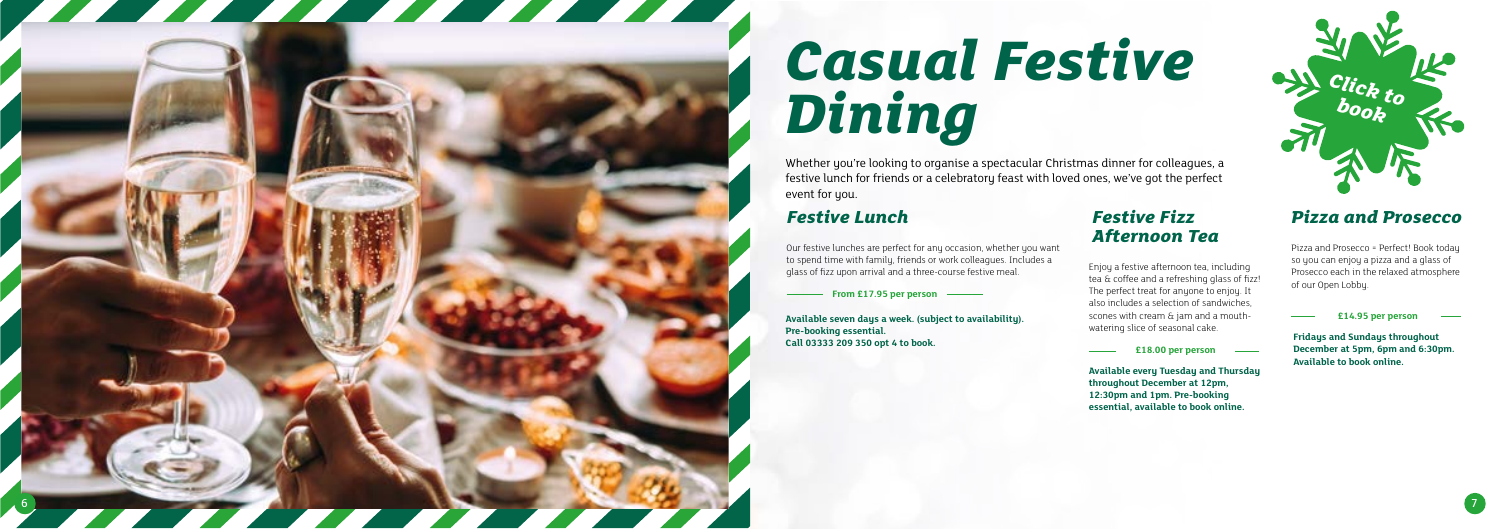# *[Adult's Only](https://runcorn.hichristmas.co.uk)  New Year's Eve Gala*

Our all-inclusive event includes everything you need to see in 2023 in style! Enjoy a four-course meal, disco until 2am and drinks throughout the evening. The all-inclusive bar will offer you plenty of choice from house wine, house spirits & mixers, draught lager/beer, selected alcopops and soft drinks all included in the price. The all-inclusive bar is available from 8pm - 12am with drinks available for you to purchase before 8pm and after midnight. 18+ only.

**£80.00 per adult**

# *Menu to follow*

*Click to book*

**Our New Year's eve party night will be in The Cheshire Suite and will start with drinks at 7:30pm, dinner served at 8:00pm, last orders at 1:30am. Carriages at 2:00am.**

**Saturday 31st December**



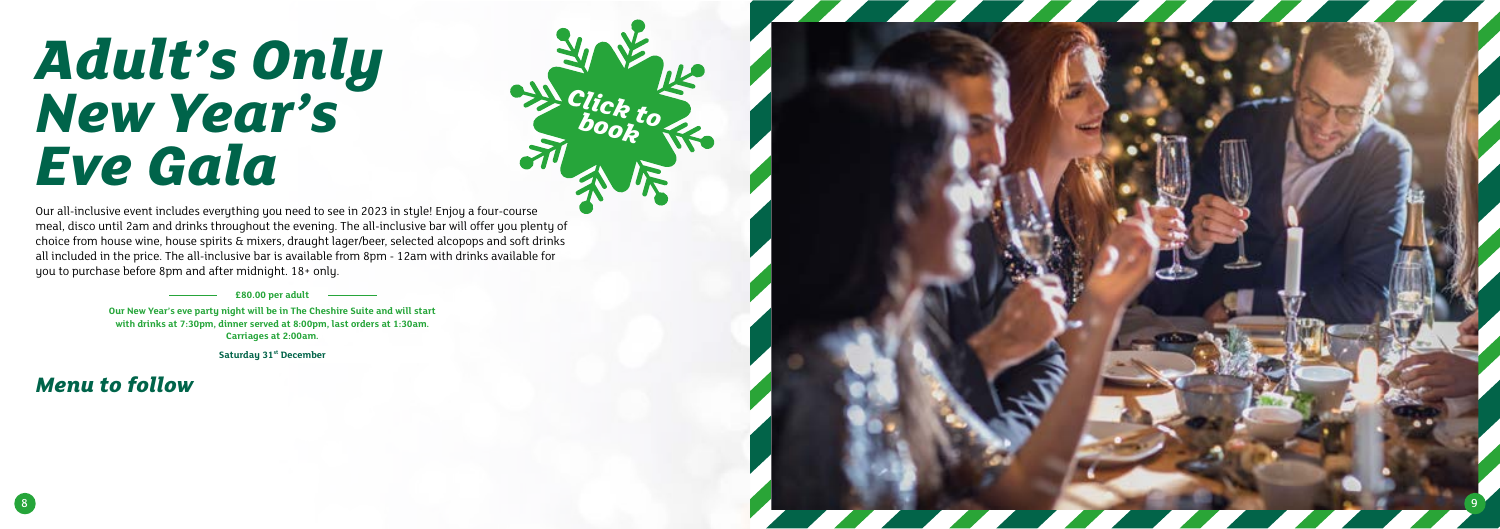# *Stay With Us*

We are excited to share with you the amazing gift vouchers we now have available at Holiday Inn Runcorn. From delightful afternoon teas to overnight break packages, there's a gift for everyone. Give the gift of travel this uear!

Why not make a night of it and enjoy our special Christmas rates? Room types include standard double, family and twin. Take advantage of up to 20% off our best flexible, bed and breakfast rate. No deposit required and can be cancelled free of charge up to 48 hours prior to arrival.

# *Gift Vouchers*  $-$  Up to 20% off  $-$



Christmas is such a wonderful time of year, why not consider having a festive wedding celebration? Our weddings are [available all year round and our fantastic wedding team will work with you to ensure you get everything you desire to](http://www.hiruncornhotel.co.uk/weddings)  make your special day a dream come true.



### Contact us to start creating a wedding that's you, or click to find out more about our weddings



# A WEDDING THAT'S YOU